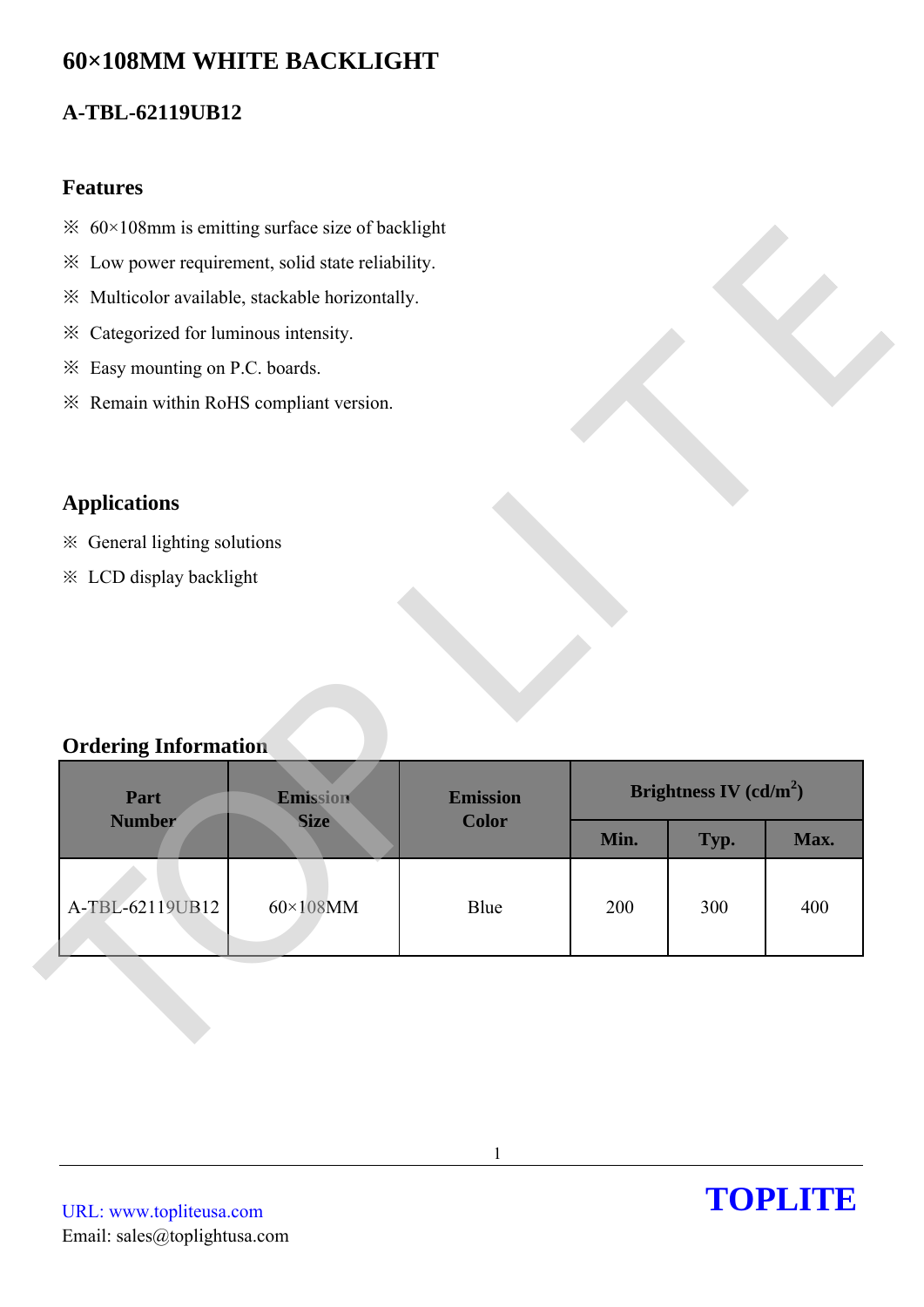## **A-TBL-62119UB12**

## **Maximum Ratings**

| <b>Parameter</b>                                        | <b>Symbol</b> | Value         | Unit          |
|---------------------------------------------------------|---------------|---------------|---------------|
| Operating temperature                                   | $T_{OP}$      | $-35 \sim 85$ | $\mathcal{C}$ |
| Storage temperature                                     | $T_{STG}$     | $-35 \sim 85$ | $\rm ^{o}C$   |
| Peak forward current $(T_A=25 \degree C)$ <sup>*1</sup> | $1_{\rm PF}$  | 60            | mA            |
| Reverse voltage (TA=25 $^{\circ}$ C)                    | $\rm V_R$     |               |               |
| Power consumption (TA=25 $^{\circ}$ C)                  |               | 500           | mW            |

## **Electrical / Optical Characteristics (1)**

| Peak forward current $(T_A=25 \degree C)^*$                                                                                       |                          | $1_{PF}$                                        | $60^{\circ}$ | mA          |
|-----------------------------------------------------------------------------------------------------------------------------------|--------------------------|-------------------------------------------------|--------------|-------------|
| Reverse voltage (TA=25 °C)                                                                                                        |                          | $V_R$                                           | 5            | V           |
| Power consumption (TA=25 $^{\circ}$ C)                                                                                            |                          | $\mathbf{P}$                                    | 500          | mW          |
| *1 at 1/10 Duty Cycle<br><b>Electrical / Optical Characteristics (1)</b><br>$(T_A = 25 \text{ °C} \& \text{ IF} = 20 \text{ mA})$ |                          |                                                 |              |             |
| <b>Parameter</b>                                                                                                                  |                          | <b>Symbol</b>                                   | <b>Value</b> | Unit        |
| <b>Wavelength at peak emission</b>                                                                                                | (Typ.)                   | $\lambda_{\rm P}$                               | 460          | nm          |
| Spectral bandwidth at 50%                                                                                                         | (Typ.)                   | $\Delta \lambda$                                | 30           | nm          |
|                                                                                                                                   | (Min.)                   | $\mathbf{I}_{\text{F}}$                         | 40           |             |
| <b>Forward Current</b>                                                                                                            | (Typ.)                   | $I_{\rm F}$                                     | 45           | mA          |
|                                                                                                                                   | (Max.)                   | $\mathbf{I}_{\text{F}}$                         | 50           |             |
| <b>Forward voltage</b>                                                                                                            | (Min.)                   | $\rm V_F$                                       |              |             |
|                                                                                                                                   | (Typ.)                   | $V_{F}$                                         | 10           | $\mathbf V$ |
|                                                                                                                                   | (Max.)<br>(Min.)         | $\overline{\mathbf{V}}_{\text{F}}$<br><b>TC</b> |              | K           |
| <b>Color temperature</b>                                                                                                          | (Max.)                   | TC                                              |              | K           |
| <b>Luminous Uniformity</b>                                                                                                        | (Typ.)                   |                                                 | 80%          |             |
| <b>Discreteness</b>                                                                                                               | (Typ.)                   |                                                 | 20%          |             |
| <b>Luminous Intensity Bin Groups</b><br>$(T_A = 25 °C)$                                                                           | Brightness IV $(cd/m^2)$ |                                                 |              |             |
|                                                                                                                                   |                          |                                                 |              |             |
| Min.                                                                                                                              | Typ.                     |                                                 | Max.         |             |
| 200                                                                                                                               | 300                      |                                                 | 400          |             |

# **Luminous Intensity Bin Groups**

| Brightness IV (cd/m <sup>2</sup> ) |      |      |  |  |  |
|------------------------------------|------|------|--|--|--|
| Min.                               | Typ. | Max. |  |  |  |
| 200                                | 300  | 400  |  |  |  |

URL: www.topliteusa.com Email: sales@toplightusa.com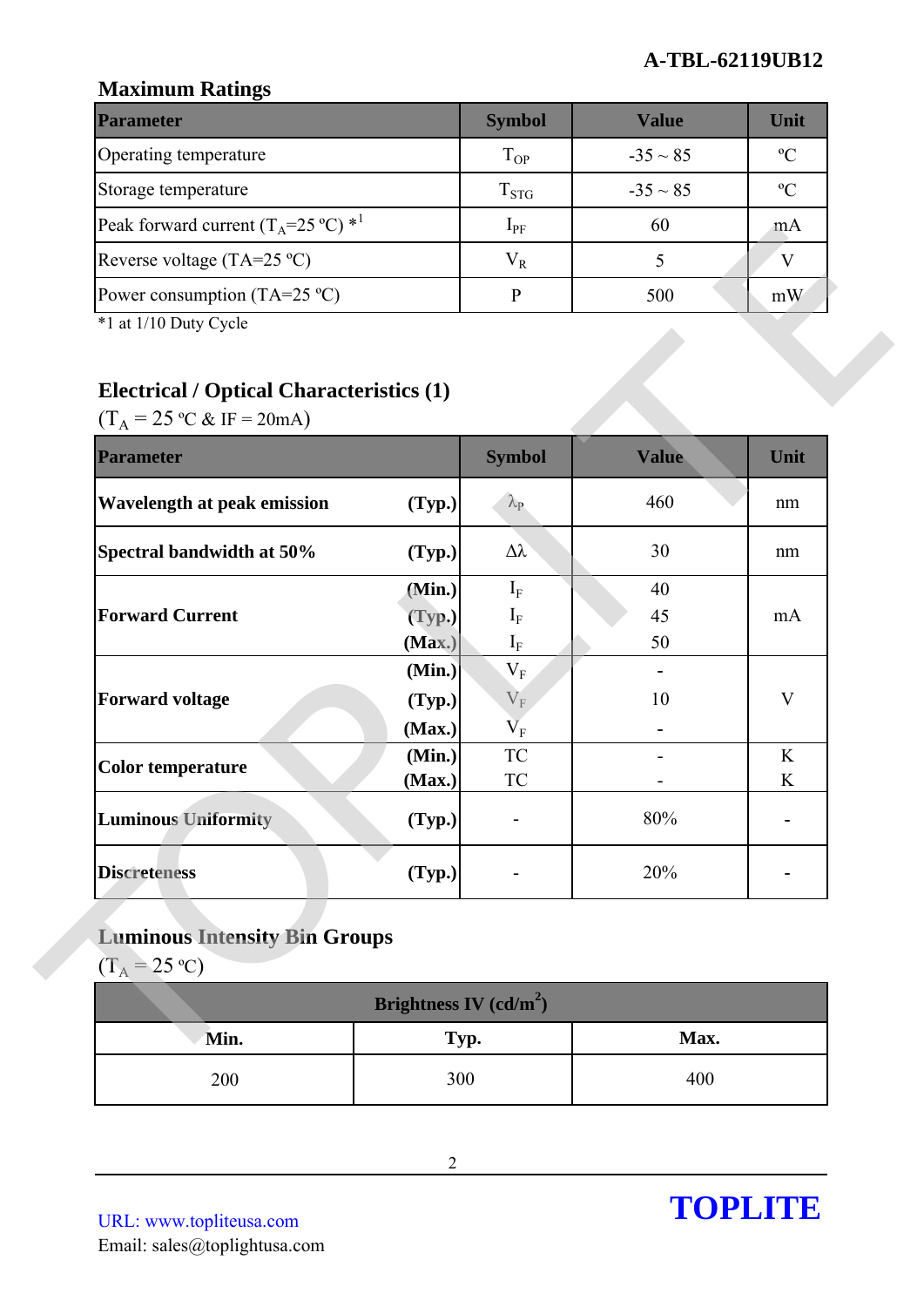## **Electrical/Optical Charateristic (2)**



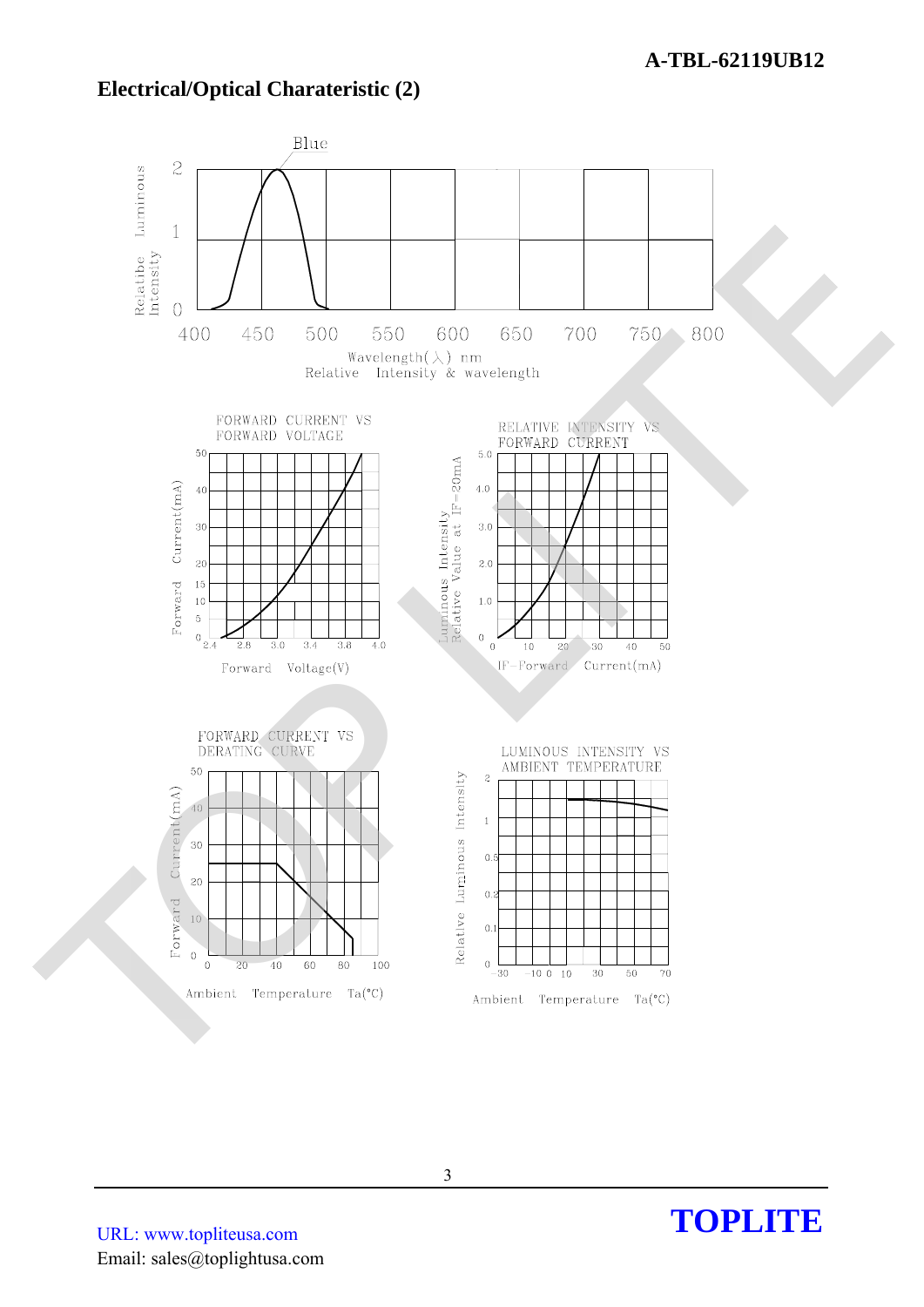## **Package Outline Dimensions**



#### Notes:

- 1. All dimensions are in millimeters. Tolerance is +/-0.25 unless otherwise noted.
- 2. The specifications, characteristics and technical data described in the datasheet are subject to change without prior notice.